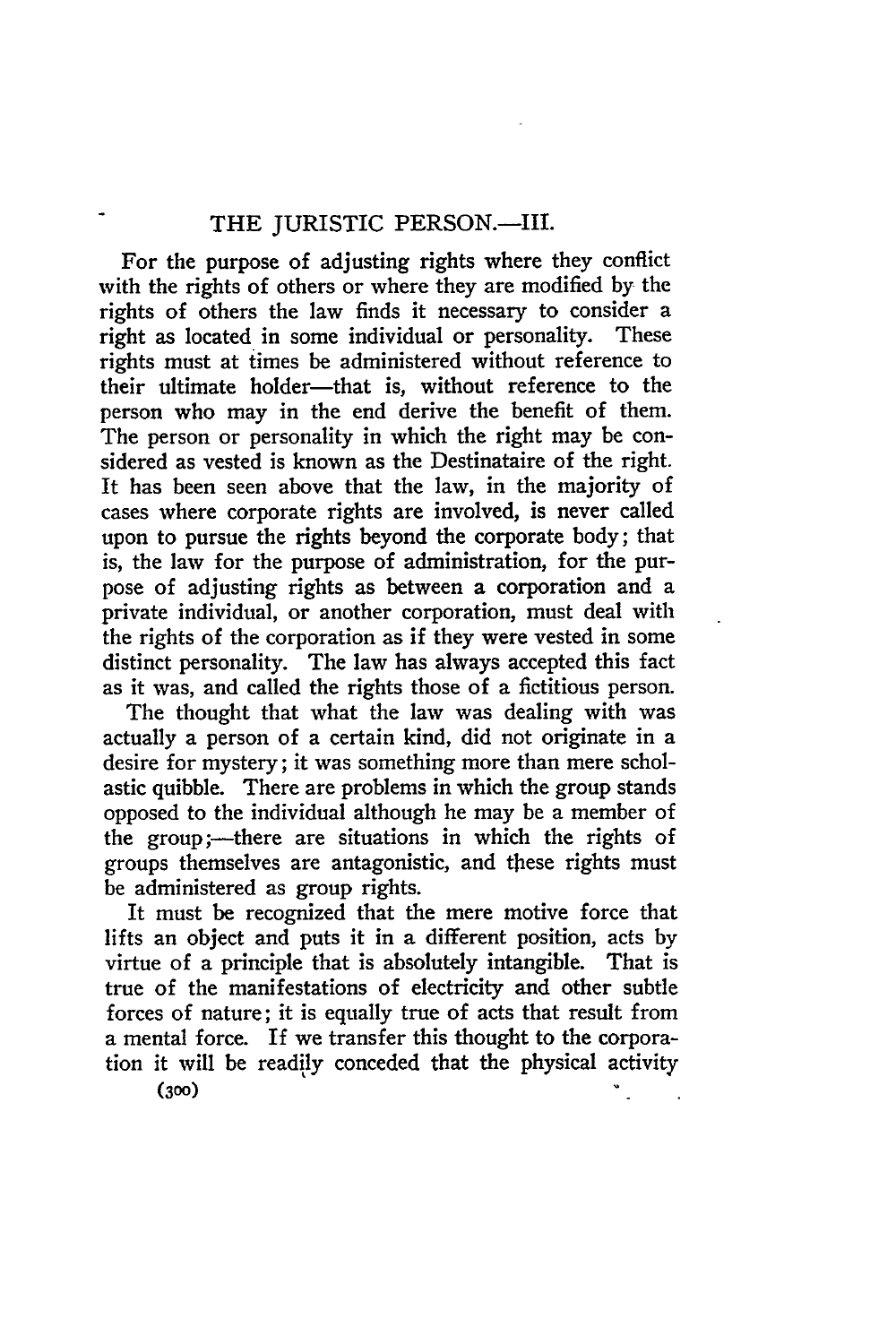of a corporation is produced **by** the mental activity of the associates. The decision of the stockholders acting as a unit is not the distinct act of any individual, it is the resultant of desires never entirely harmonious but fused together **by** discussion and compromise, We may consider this collective consciousness as the personality of the corporation.

It is true that the ultimate holder of the right should never be ignored. But it is impossible to reach the corporation through him. And in fact, he is the least interesting, the least momentous fact in corporate life, as an individual, after he has entered the corporate sphere. The rights of the corporation are never administered as stockholders' rights because they cannot be. The rights of a group of individuals united together for a common purpose, the purpose to be pursued as a common enterprise, are the rights of the group as a group. And group rights are not in the least spectral. It is the group personality that concerns the law.

When its rights and duties are considered, it is treated as capable of bearing them, whereupon arises immediately the problem of whether or not it is self-sufficient or autonomous-whether or not it is responsible?

The answer to these questions is found in the facts themselves. Responsibility for corporate acts is invariably fastened upon the corporation itself. It brings suits as a unity and defends them as a unit. The stockholder never becomes visible in any transaction so long as corporate life lasts. In the conferring upon it of certain rights there is exacted from it corresponding duties, and if the activity of the group and the property of the group afford the machinery through which an offense is committed, it is the group and not any individual to which responsibility is affixed.

But while it is correct to speak of legal subjectivity or legal capacity in a corporation its capacity exists only in a certain circumscribed sphere. There is a line drawn between individual activity and corporate activity. The object of the formation of the corporation is, it is true, to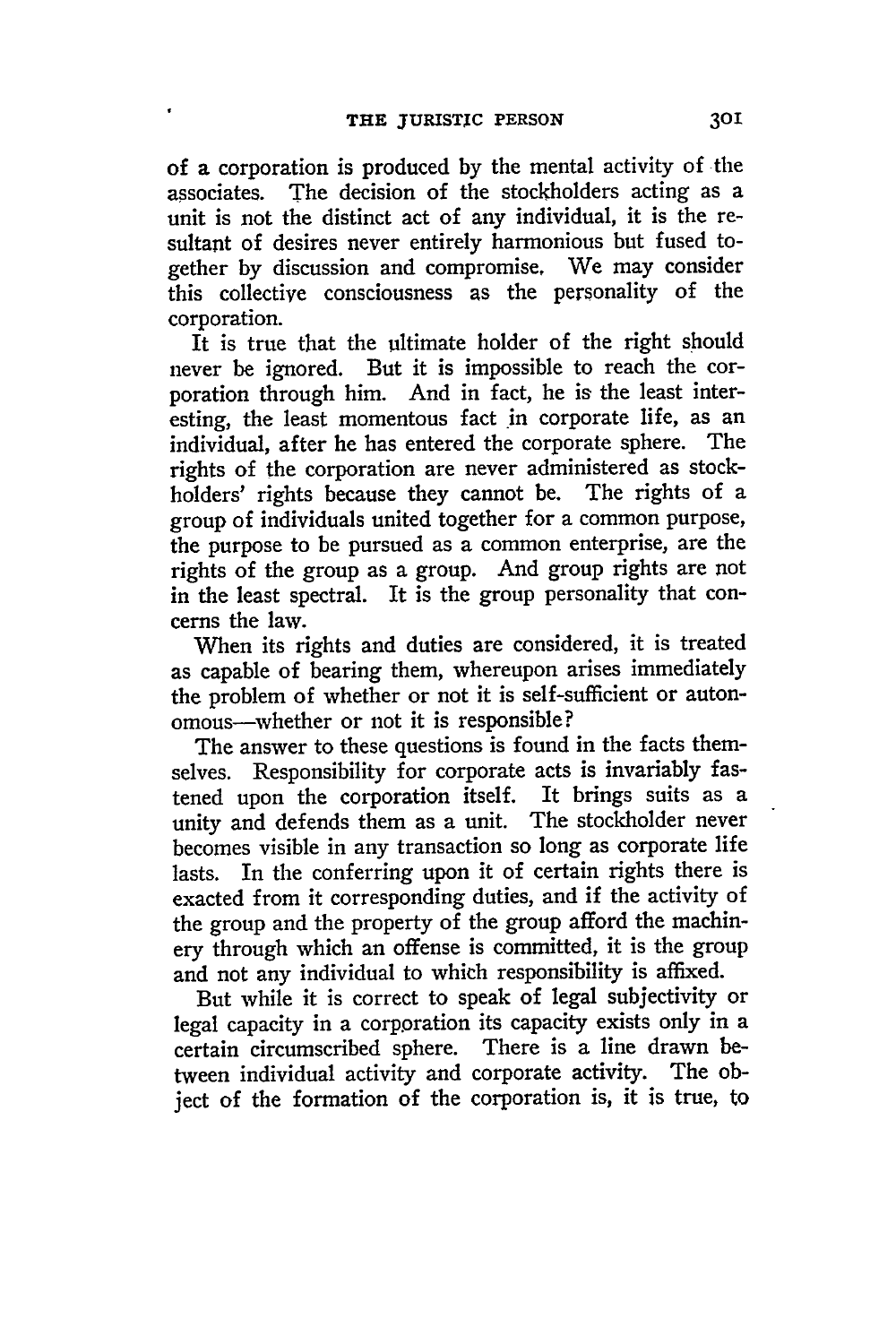make possible the accomplishment of things impossible for an individual, but they are matters of a special and not of a general kind. The implication of human personality is unfettered power to act subject to the regulations of an entire legal and judicial system. The implication of corporate personality is power to act only within a certain sphere--the corporate sphere.

There is nothing absurd in the statement that there are no such things as the natural rights of corporations. Certain of them are in their nature impossible. Such are rights of family and other rights **by** their nature incompatible with collective exercise. There is no need to visualize further the juristic person. We do not need to feel its antenna to feel certain of its existence. The fact exists that the moment a powerful group begins to act toward a common end it produces a capacity for aggression that individuals can only in the rarest cases combat. It is not important whether they effect their purpose **by** massing property together or whether the powers and influences controlled **by** the entire group are concentrated upon the accomplishment of the object. It presents the old problem of genus against species and the genus must in the very nature of things prevail.

And from this circumstance arises the necessity on the part of the state of confining group activity within certain definite lines in order that the effects of its activity may with some degree of precision be measured.

Let us for an instant consider the question of responsibility for acts ordinarily prohibited. Suppose the existence of a great fund of property makes possible the commission of certain misdemeanors. If responsibility can attach only to the individuals who perpetrate the act there is left in existence the same large fund of property which may be manipulated **by** another person for the commission of some other offense. When an offense becomes a corporate act for which the corporation itself is responsible the individual interested in the prevention of the offense is multiplied **by** the number of persons engaged in the enterprise. The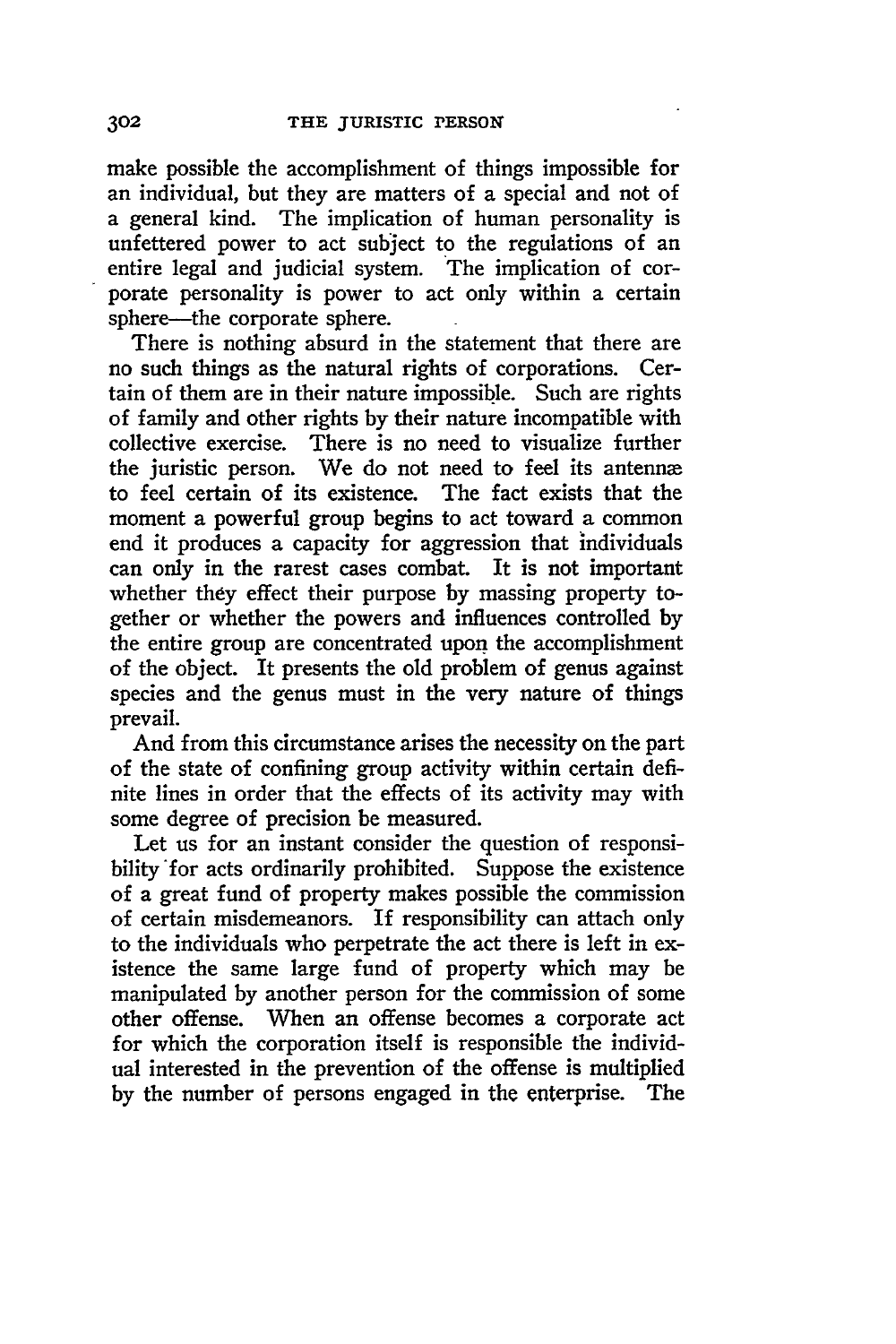stockholders acting together have certain powers of supervision, which they are bound to exercise, failing which certain of their property rights are injured.

On the civil side, because of the diverse citizenship of the persons associated, because of the difficulty of dealing with any of the individuals associated, the law is obliged to deal chiefly with a mass of property. But in dealing with a mass of property the problem is almost invariably, what is the nature of the act that affects the property, whether by way of increasing it, by way of enforcing some rights against it, or by way of changing its character. In other words the courts are concerned with some one's activity in connection with the property; that activity is manifested usually by an agent of some sort, but an agent whose acts are directed and controlled by the corporate will or by the collective will. Now it is only for the collective will that the juristic person is an expression. There is no way of giving the juristic person a body any more than there is of giving electricity or ether a body. The juristic person is the expression simply for the collective activity of the corporators.

The component elements of the juristic person are the parts that the stockholders play in a joint or corporate act. It has already been pointed out that a person has many capacities, and that his act in each capacity is quite recognizable and is distinguished from his act in any other capacity. There is no danger of confusing the act of a father with the act of the same man as a member or stockholder of a corporation. Hence the law is bound to deal with a group as a unity since it has no way whatever of reaching the individuals that compose it.

In the case of railroad and other large corporations the stockholders are scattered through all the known countries of the globe, and there is no possible way of pursuing the individual responsibility of each member. It might be said that a certain fragment of the personality of each stockholder is subtracted from him and fused with similar fragments from all the others to make up the personality.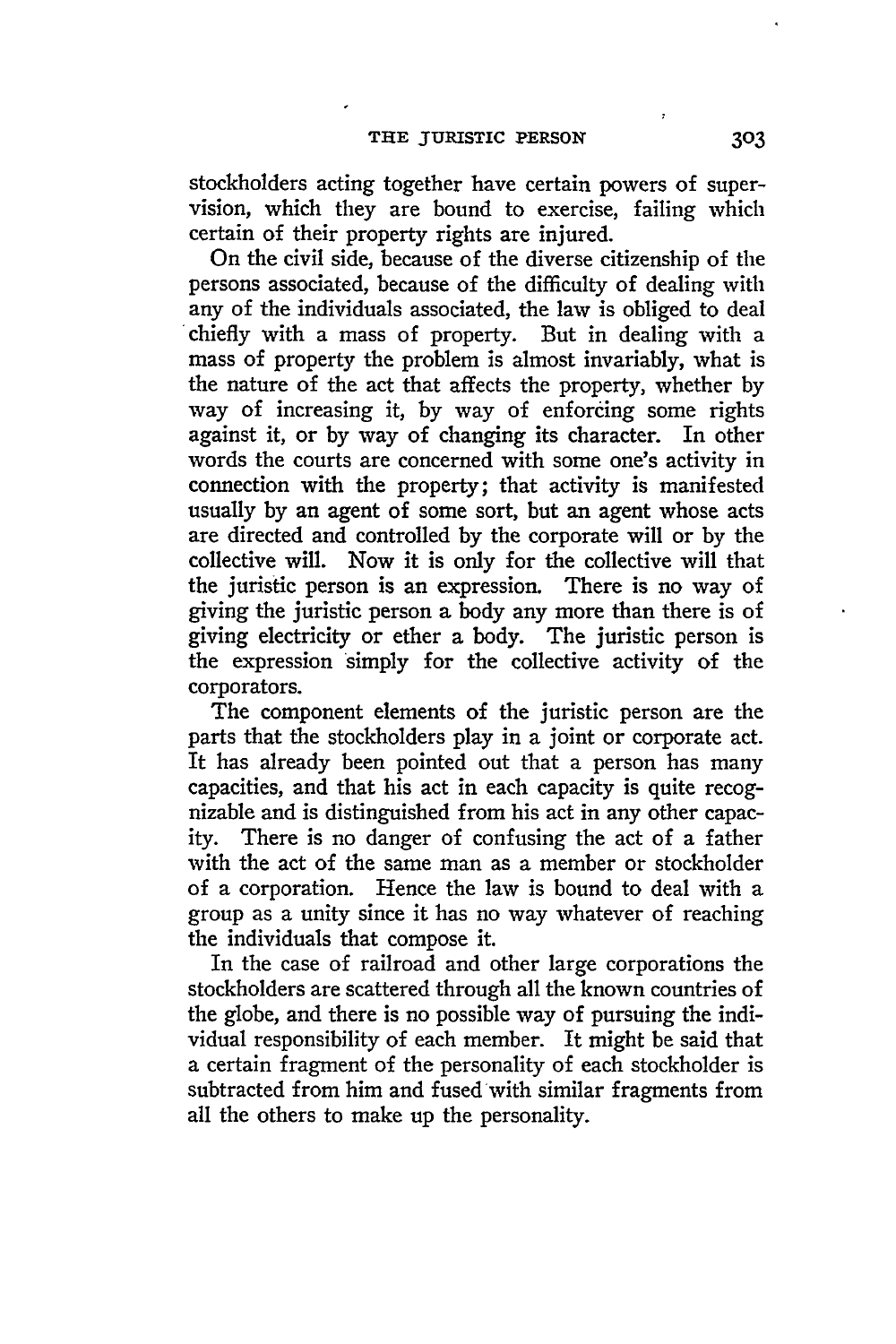On the criminal side the situation is slightly different. The law has almost invariably said that a corporation cannot sin, that crime is impossible for it; yet its statutes constantly pronounce certain acts committed by corporations misdemeanors and impose penalties for them. The facts of the matter are dealt with apparently on their own basis without reference to their origin or significance. When the fact arises and it is necessary to impose a penalty the penalty is imposed and the esoteric question of personality or non-personality is ignored, if possible, but it cannot always be ignored.

Since the real matter of importance is group activity such questions as limitation of liability and the like have no bearing on the determination of whether or not an act is in its nature corporate. But even having eliminated this factor there is some difficulty in effecting a recognition of the truth that corporations are not what most existing theories of the corporation insist upon, viz: creatures of the state. As a matter of fact the existence of the corporation is not determined by the state but by its powers to act, which are regulated and limited by the state. What really happens is that the state finding certain persons standing in a certain relation to each other and acting as a unit, upon a request from them, authorizes the group to embark upon a certain course of activity.

In all organzations in which every party is an actual participant in the enterprise, each one having a general range of individual action, no such thing as personification is either desirable or useful. There is in such a case a common fund of property just as there is in the case of a corporation, but such groups neither act nor appear as a unity. The law, therefore, is not interested in their personality when they do act as a whole. In parodying the idea of juristic personality, the relation of husband and wife is sometimes dragged into play, and the property rights of the spouses have been represented as a juristic person. Problems are stated in which impossible attributes are affixed to the corporate body. Thus a case is reported in which building lots were sold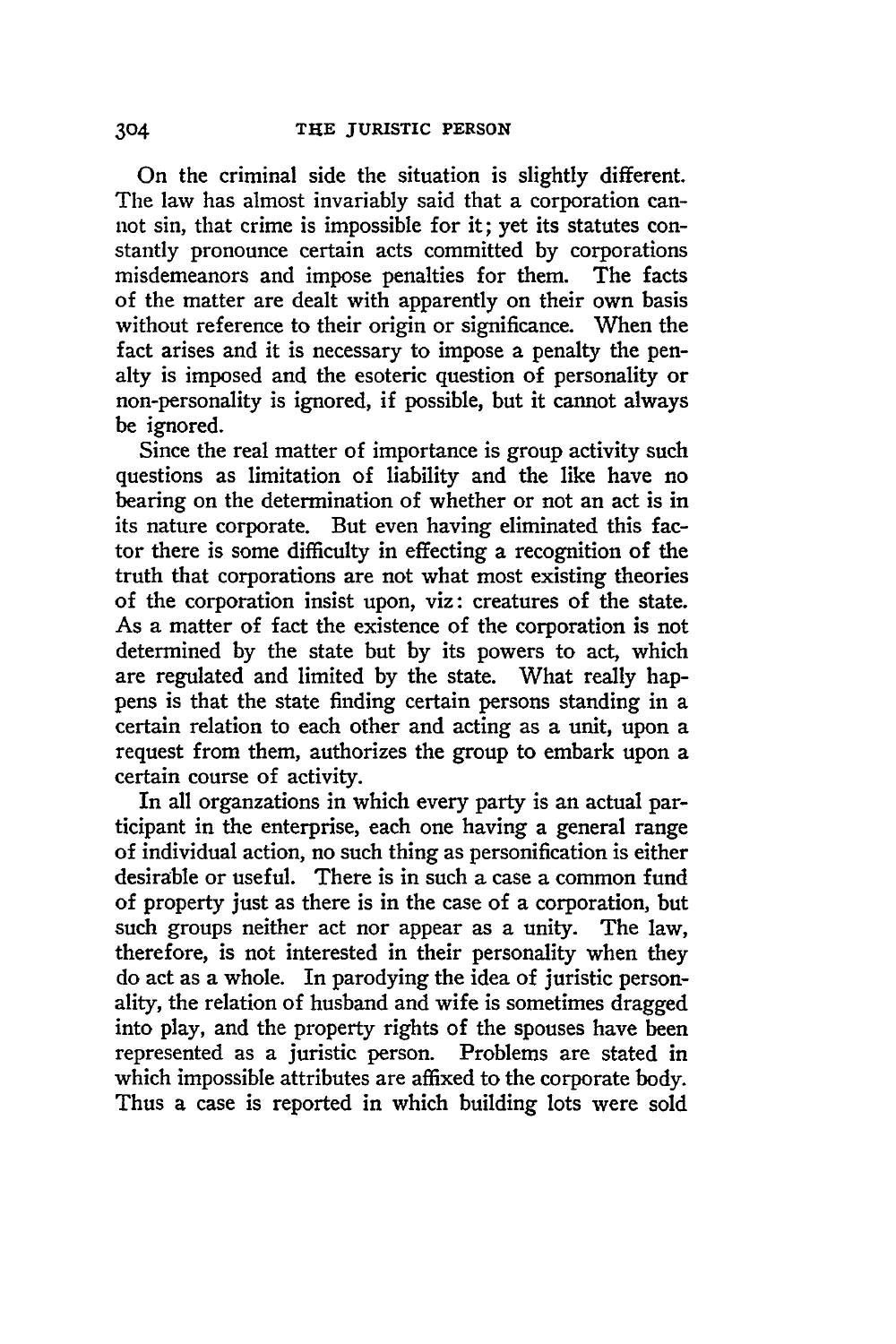subject to a restriction that they should not be used by or transferred to negroes. One of the lots was purchased by the congregation of a negro church. When the conveyance to the church corporation was attacked the court gravely decided that the corporation was an entity apart from the colored members that composed it, and inferentially that the entity was not colored.

It is the purpose of the theory of juristic personality above all to furnish a useful working principle for the resolution of corporate problems. It was not intended to furnish the doctors of jurisprudence with a cadaver that might serve for dissecting purposes.

While the individual corporator as such is of small moment to the corporate group once it is formed there are certain spheres of activity within some of which the stockholders alone have power to act, and within others of which activity is restricted to the group. There are other spheres in which the rights more or less conflict.

A recent treatise on Constitutional Law contains a diagram in which the co-ordinate and conflicting powers of the States and the United States are exhibited. The diagram is a circle divided by lines into various segments, some of which represent the exclusive domain of federal rights and powers, others the exclusive domain of state rights and powers. There are other segments common to both. The corporate and individual fields of action might be similarly plotted.

The rights of the stockholders individually are of two kinds; there are first of all, rights of participation. There are secondly, rights of prohibition. Stated as affirmative rights the sphere of the corporators' rights and activities contains among others these: The shareholder has **by** virtue of his interest in the enterprise a proportionate interest or share in the corporate property, which is determined **by** the extent of his holding or interest. **By** virtue of his proportionate share in the property he has a claim to whatever part of the profits may fall to his share. Rights of this kind, such as the claim to profits in the shape of dividends are rights that the stockholder may enforce not only in accord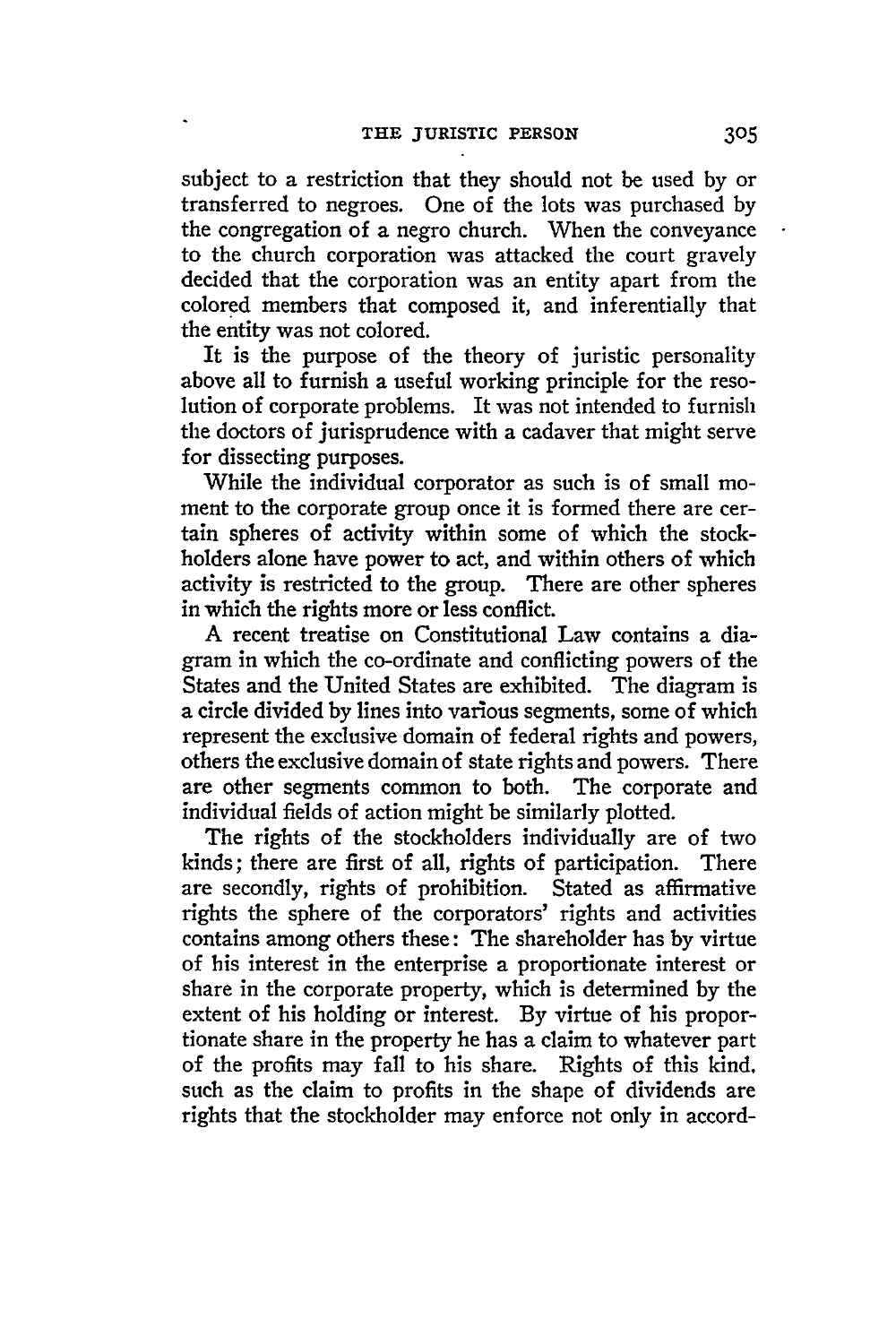ance with the desire of the corporation, but even against the desires of the corporation.

And there is further vested in each stockholder an expectancy or reversionary interest in the corpus of corporate property. It is true that it is a right which looks to a time subsequent to the extinction of corporate life. Each shareholder has further separate rights in what may be called the collectivity itself. He is interested in the maintenance of corporate rights unimpaired. And from this right springs also a certain right of prohibition. Or he may be given the choice of two alternatives; he is not compelled to take the poorer choice of withdrawal from the enterprise, but may insist on the maintenance of the entire corporate rights unimpaired as something in which he has a substantive interest—an interest which he may defend by recourse to legal action. None the less he is entitled to withdraw if he can persuade some one else to take his place. There are certain spheres within which the corporator alone may act; as a corollary of this follows the right to prevent corporate encroachment on his private rights. Growing out of his right to the maintenance of collective rights unimpaired is the right to forbid the alteration of the character of corporate property or the nature of the undertaking-a right in fact to forbid acts that might change the nature of corporate life. He may exact from the corporation equity of treatment with the other stockholders; may forbid the undue preference of another to the exclusion of himself.

On the side of activity within a certain sphere of influence, the stockholder is a participant in the corporate life. The manner in which this participation is exercised is by means of the right of suffrage; this is again the source of various corollaries of the widest possible range. There is first of all the right to insist upon the legal effect of whatever vote he may cast. He may enforce this right at law he may prevent its arbitrary exclusion. Negatively the stockholder has the right to contest elections not held in accordance with legal requirements or in which his own votes having been overcome, the act adopted might impose some

306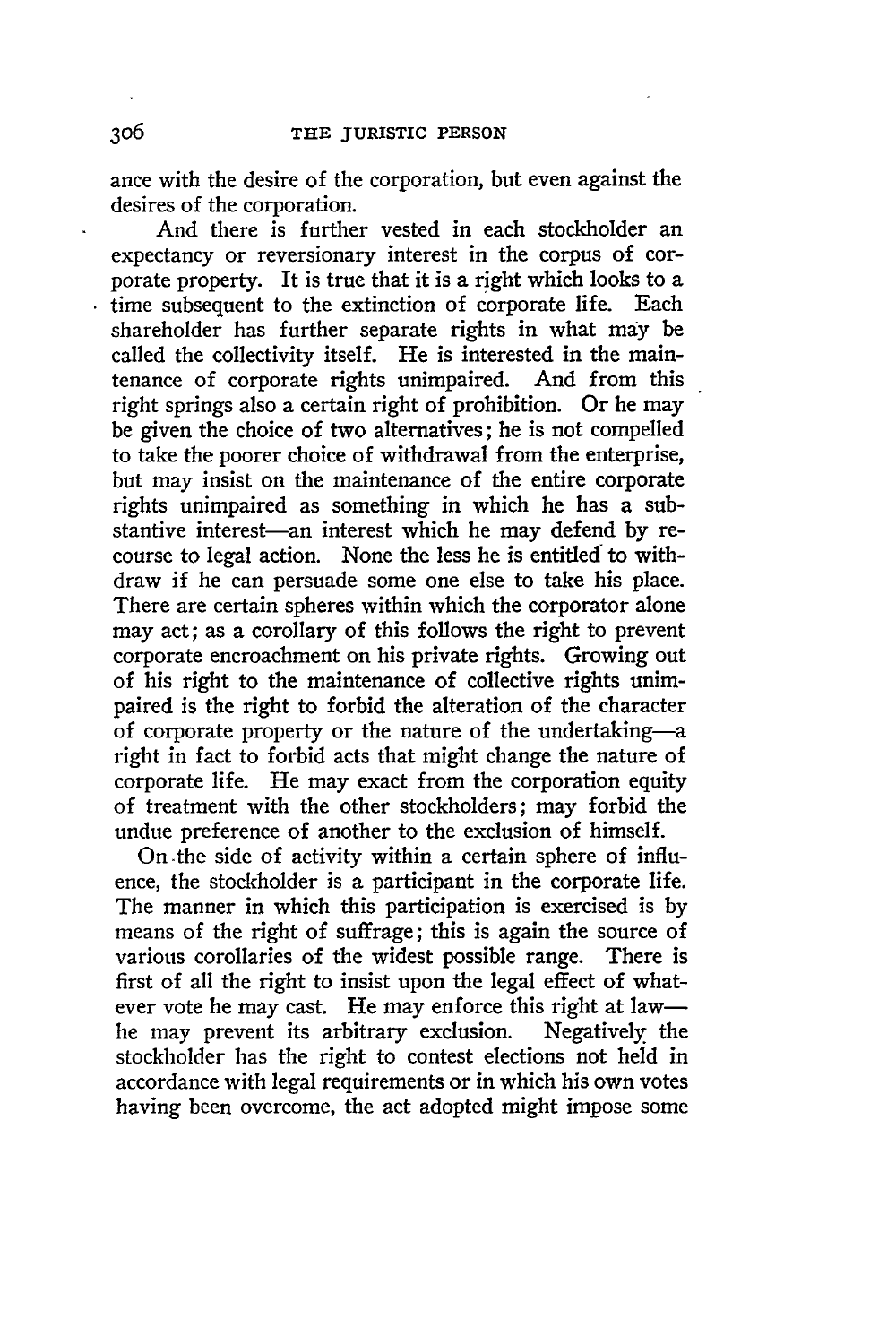Ċ,

unlawful liability on him. These are generally spoken of as minority rights. Whether the individual acts as a unit or whether he acts in conjunction with others who make up the minority, who might constitute a small group within the corporation, the origin of such rights of prohibition is the same.

Minority rights grow, not out of group rights-they are not corollaries of corporate activity; they are individual rights of a shareholder or the sum of the rights of several shareholders to control in certain cases the corporate willa control exercised in this instance not in accordance with the corporate will, but against it. It will be seen that the law in dealing with such rights expressly assumes that there are group rights-rights vested in the group as such and individual rights, and that the two rights may often conflict -differences which the law is called upon to regulate.

Correlative to the rights of the stockholders are his individual duties. Contained in these are the duties to contribute to the corporate enterprise-to pay for shares, to respond to the demands of corporate necessity wherever made in accordance with law. All of these principles follow as corollaries from the composite personality; the obligations are obligations rooted in a corporate idea, and the rights are those that follow necessarily from the very nature of the group.

It must be recognized that the law does not concern itself with the refinements of sophistry concerning the nature of corporate personalities; the precise kind of body it may have nor its spiritual attributes. It declares generally the moment at which the law recognizes the existence of corporate personality, but from that moment it has before it a subject with which it deals, a subject against which it will enforce not merely the individual rights of its members, but the rights of those who deal with it—the rights of creditors and others. With the consequences of corporate personality, however, the law has much to do, for whatever deductions may be made from the theorem, what corollaries may be said to flow from it, must inevitably be made. Having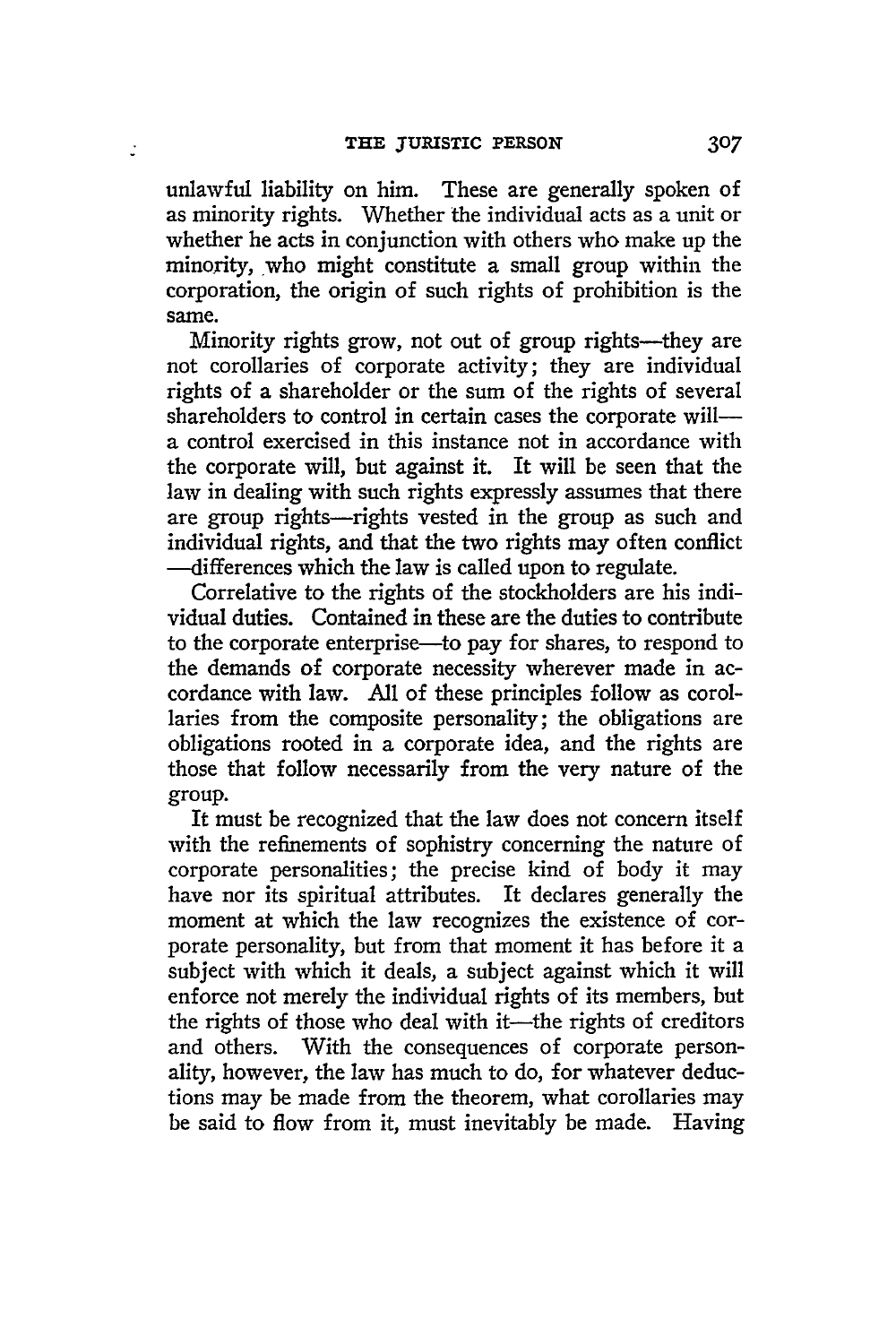adopted a principle, however, all of its consequences may be followed with more or less rigidity. The consequences of an unsettled view of the essential nature of the corporation are, in a jurisdiction like the United States, widely divergent conceptions of individual rights'and of corporate rights in each jurisdiction.

When facts present themselves, they appear, if unrelated to principles, as isolated phenomena, each to be dealt with, much in its own way. Facts, however, are rarely absolute. They appear almost always as members of a chain of causation, to interpret which intelligently, it is necessary to have the beginning, and to foresee the end of the chain. If a principle be adopted as a working principle, assuming it to be feasible, and assuming it to offer good results, it reduces the facts that may be brought within its range from chaos to order. The nature of the corporation, it happens, lends itself to a *priori* speculation; it offers a basis from which the necessary consequences may logically follow without straining and without perverting the facts. Thus the corporation is a person-a composite person. Its rights instead of being general like those of individuals are special and definitely limited **by** law and by the nature of things within a certain circumscribed sphere. Within that sphere its capacity for action is undoubtedly greater than that of any individual could possibly be. Being a composite individual, there is necessary the adjustment of individual and corporate activities. From the main principle easily follow the exclusion of individual influence from any strictly corporate activity, and the exclusion of the corporation from encroachment on any domain purely individual. The life of an individual is comparatively free from the scrutiny of the law. His private life is what he makes it, and he has an absolute right to screen it if he wish, from public notice. His expenditures, his actions, the activities in which he may choose to indulge, so long as they are lawful, are matters with which the law is not concerned. He may, according to the views of his friends, have false ideas concerning the education of his children; he may drop his shoe business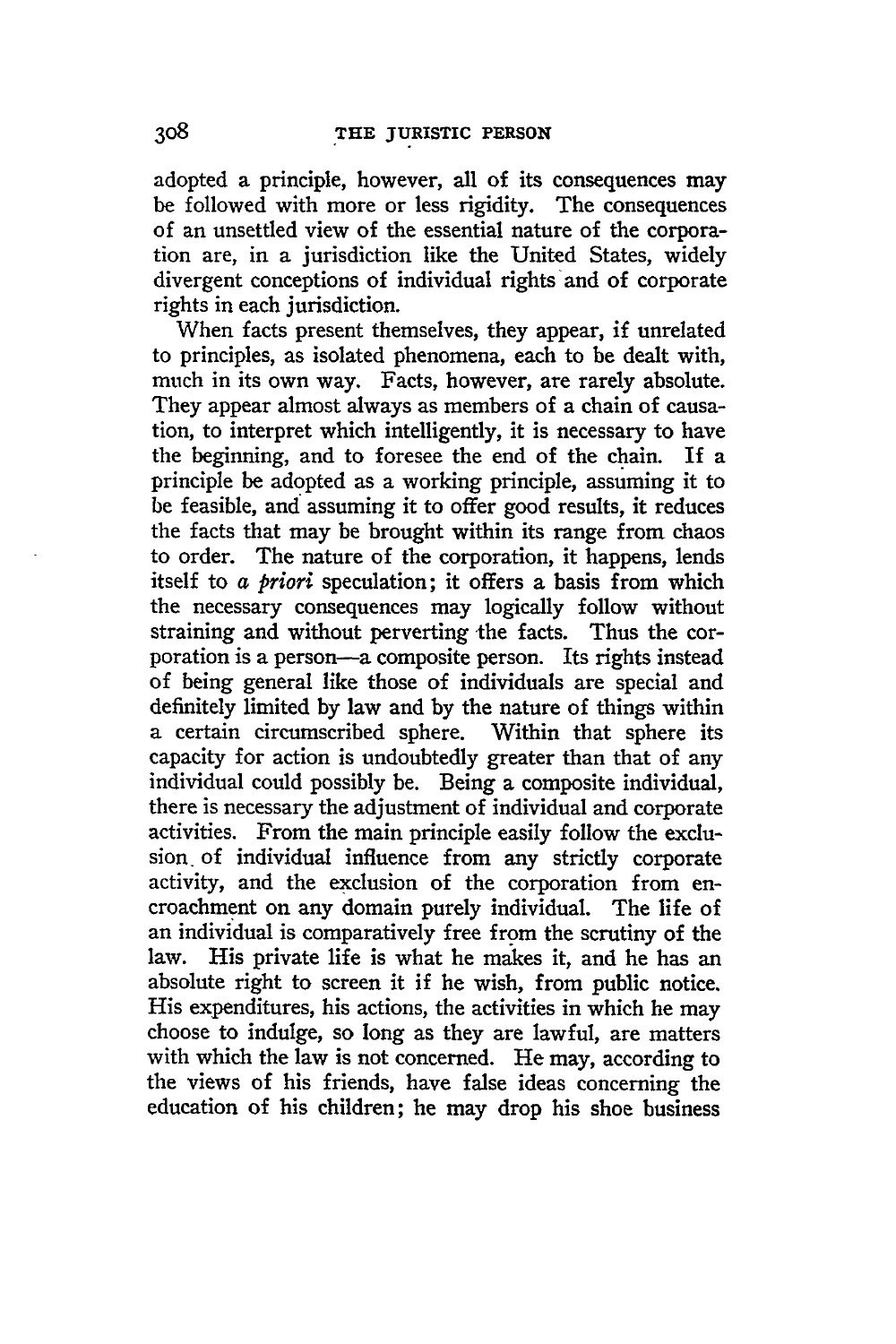and become a tailor, or cease to be a tailor and write verse. The law is indifferent.

With a corporation it is quite otherwise. With the internal life of the corporation the law has everything to do. With some kinds of corporations, such as banking companies, the law is bound to watch the expenditure of every penny of its money. It is concerned vitally with the character of the agents that such companies employ; it may even desire to know whether they are given to horse racing or gambling. It is not a matter of indifference to the law whether a company ceases to do banking and starts to manage a railroad. It is intimately concerned with the transformation of an iron company into an oil company, or an oil company into a grocery syndicate.

The juristic person requires the aid of the law to give it an organization by means of which its purpose may be effected. The law, conferring such privileges, defines the manner of its organization and restricts the range of its activities. The law consequently exercises a certain supervision over the life of the juristic person. It does not in any sense accept the office of its guardian. It does not assume responsibility for its acts, nor on that account grant to those who deal with it immunity against loss. It is manifest that the juristic person will need classification; that rules applicable to some are not applicable to others, that as groups, as wholes, as associates, they differ widely among themselves. The examples already given disclose that while the same person may be a stockholder in a banking company, a railroad corporation, a steamship corporation, the rules of law, the attitude of the law, toward each of these corporations as such must be different. It is manifest that the law must always make some regulations for these companies, as such, without any consideration whatever of their stockholders, other than a due regard for their property rights. The extent to which the stockholder can be ignored in some cases makes manifest still farther the absolute necessity for dealing with the group as a group.

Taking the state as the highest type of juristic person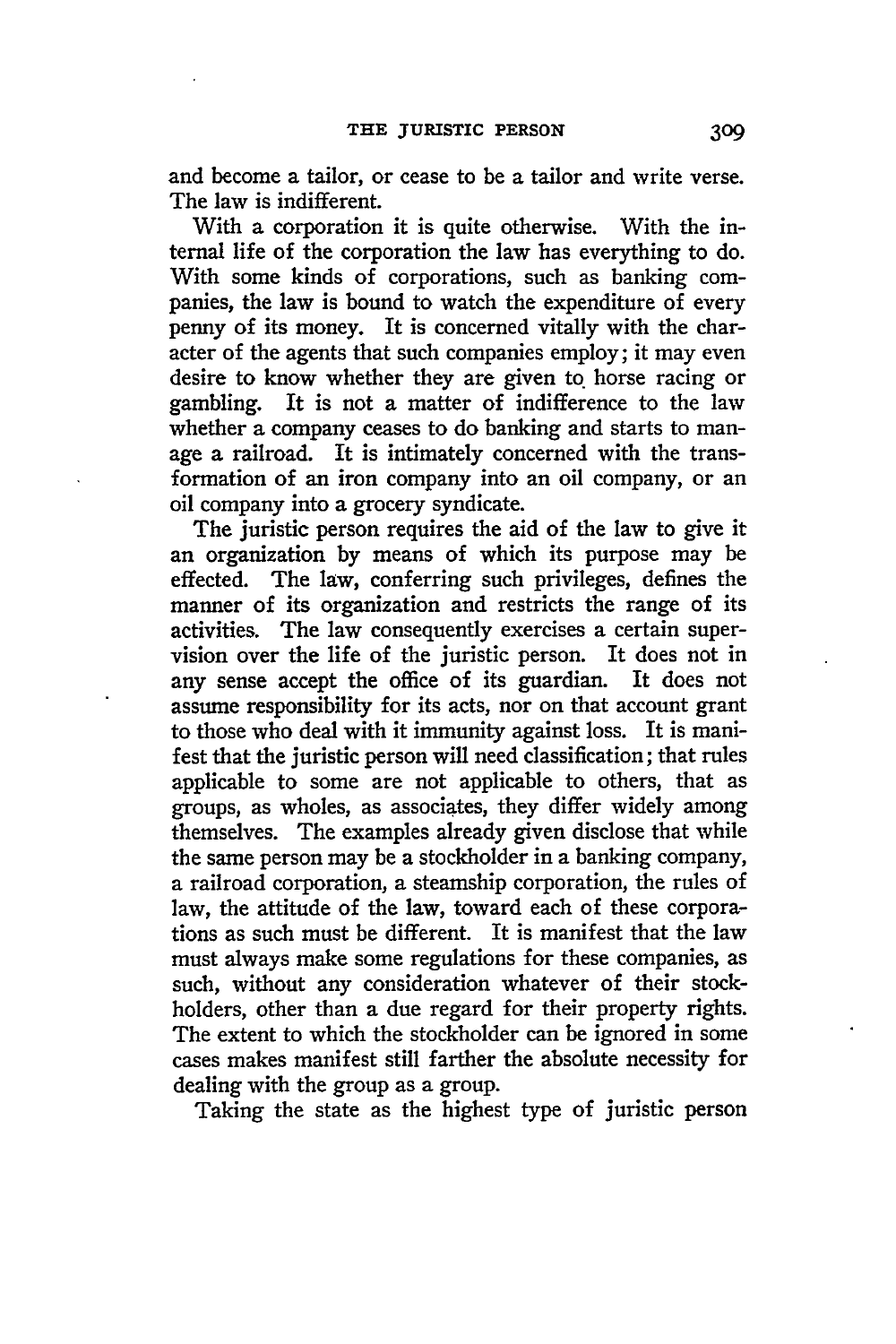because of certain distinctive marks which make it superior to all persons real or artificial, it has already been shown that the individual as such is a matter of almost no concern. The individuals of the nation are never recognizable. The personality of some individual may for a time seem to visualize the personality of the state, but that is a temporary and accidental quality. The nature of the relations between citizens and state is so complicated that the principal function of the law is to define the activities of each. Its existence is necessarily perpetual; it is far greater than that of any of the individuals in it, and their rights in any of the property owned by it cannot be distinguished. The property is owned by them as an entirety, and moreover the maintenance of those rights depends upon their maintaining themselves in a collective state. Without it they would become the rights of the first persons strong enough to take them. The corporation, it has been stated, is a plurality, bound into an entity. Its body is a composite organism; its vital principle is that of an immanent collective will, in a collective personality.

The continental systems accepted the facts long since, and produced, at least a certain harmony in the legal treatment of corporations. It is not to be supposed that even there it was a simple matter to effect a recognition of a principle that to many seems occult, but when an adherence to the views either of fictions or of loosely grouped individuals leads to the absurd result that no responsibility can be affixed, or that if any is affixed it must be merely to the participants in the act, the need for the principle seems apparent. When a corporate act results in a penalty, whether by way of fine, whether by enjoining an intended act, or whether by restricting an act, or by restricting the future activity of the corporation, the corporation is properly said to be punished. It is corporate property that pays the penalty. It is corporate activity that is restricted, and if the final decree be one of dissolution it is the corporation that is dissolved.

It has already been indicated that there are real practical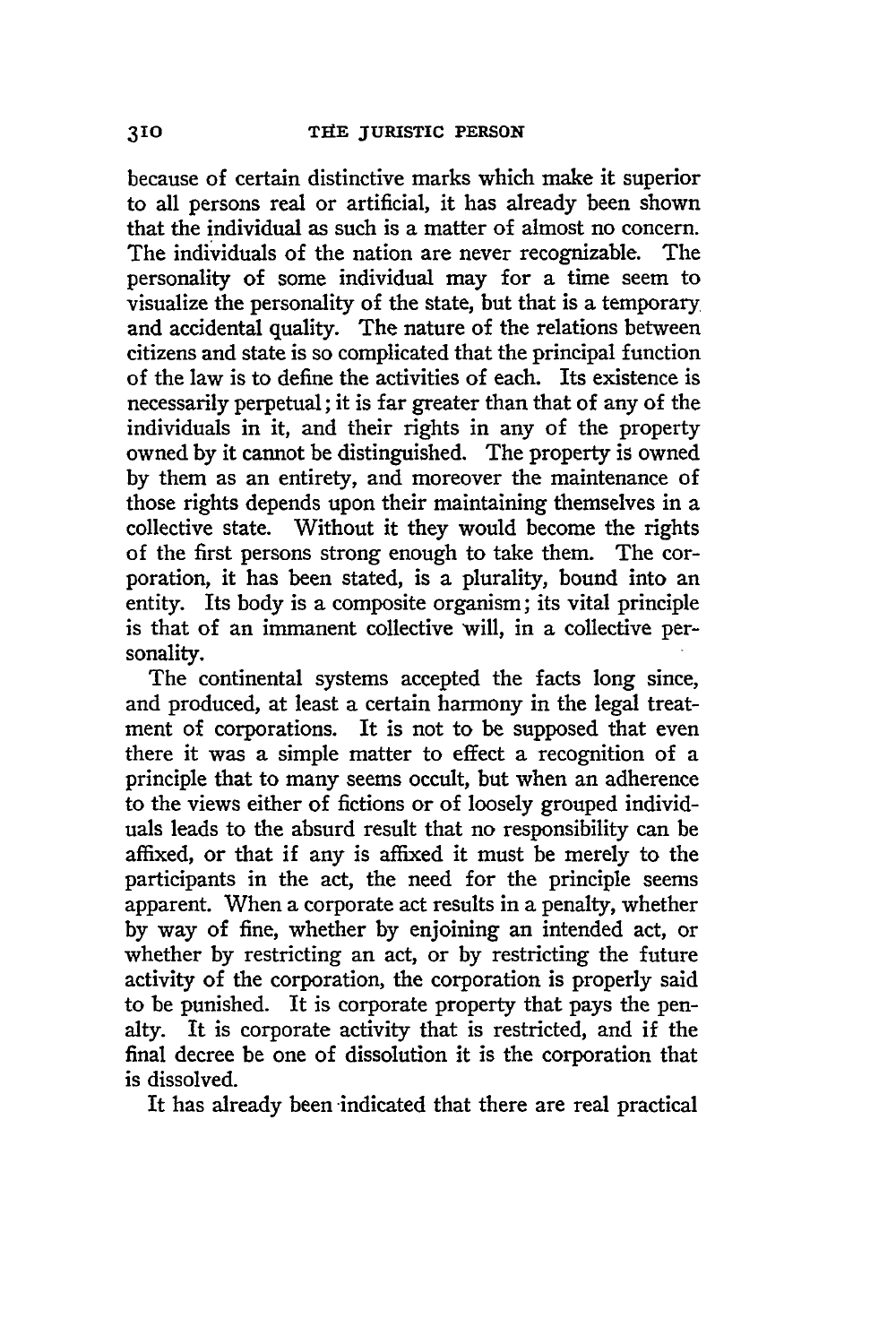reasons as well as theoretical ones for recognizing the principle of the juristic person. There are many acts possible so long as it is known that the individual who does them is responsible, and not the collective body nor the property of the collective body that fathers them. If, for example, the only person concerned in the prevention of a railroad disaster is merely the engineer, railways would be very unsafe means of travel.

In a recent prosecution of a corporation the question involved was like this. A law made it unlawful for any person or corporation to offer or receive any rebate or discrimination in respect of the transportation of property by a common carrier, subject to national laws upon the regulation of commerce. The law provided further that a person or corporation who should offer or receive such rebates should be guilty of a misdemeanor, and on conviction should be punished by a fine of not less than one thousand dollars or more than twenty thousand dollars.

The method in which innocence or guilt of the offense provided against should be determined was somewhat complicated. Every carrier subject to the provisions of the act was bound to print and keep open to public inspection, schedules showing the rates and fares and charges for the transportation of passengers and property in force at the time, upon its route. The schedules must state plainly the places upon its railroad between which property and passengers will be carried, and must contain the classification of freight in force, stating separately the terminal charges and any rules affecting them. These schedules it was provided must be plainly printed in large type and copies for the use of the public posted in two public and conspicuous places in the station or depot of the carrier. These schedules, etc., were required to be filed with a commission.

The defendant in the suit under discussion was convicted of accepting a rate of six cents per hundred pounds, where the public was charged eighteen cents and seven and onehalf cents were the public paid nineteen and one-half cents. The corporation was convicted and fined. Now the method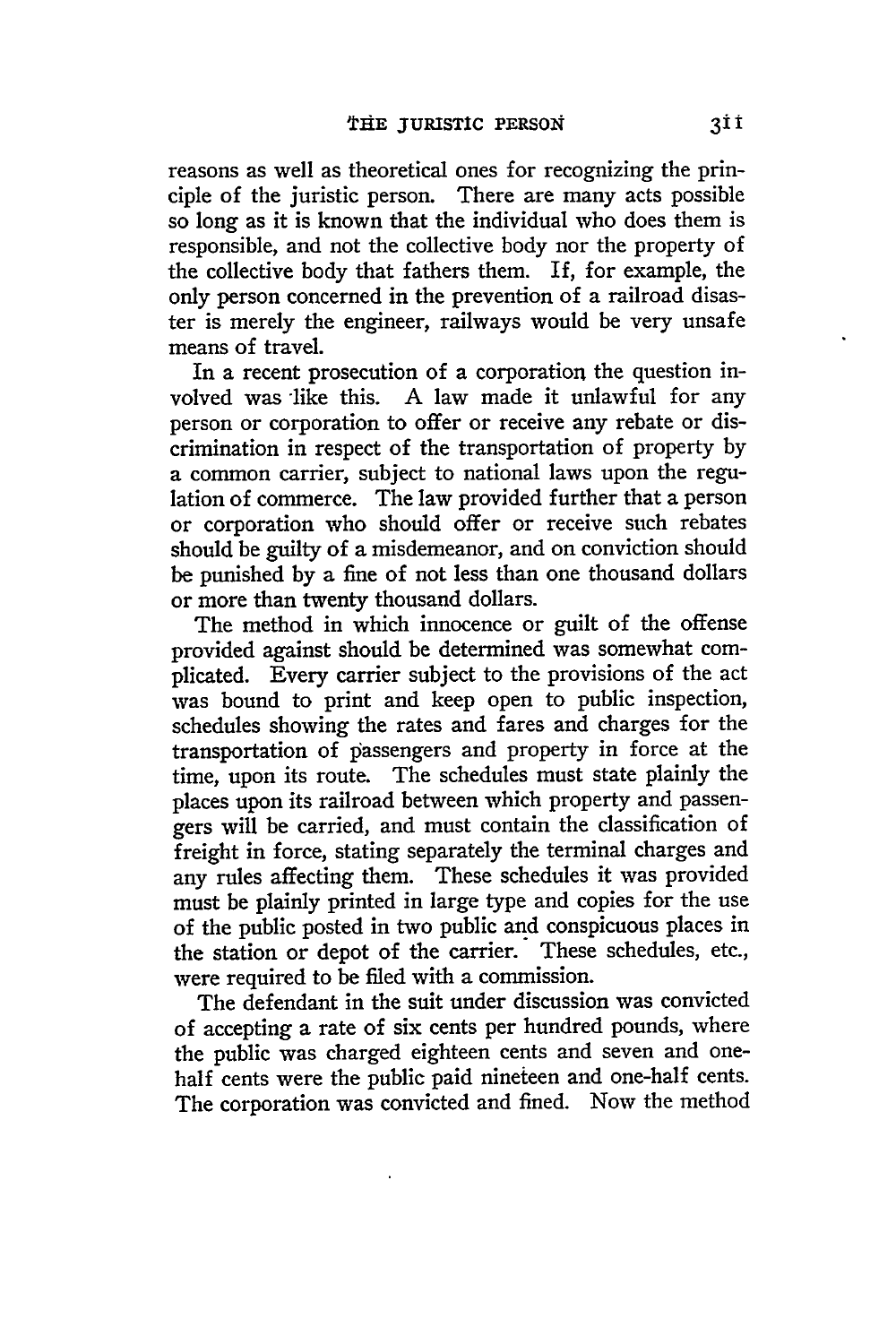in which its guilt or innocence might be determined is interesting. An agent of the defendant inquired of an agent of the railroad company what was the rate and was informed that it was six cents, the rate paid **by** the defendant. It is certain that there were methods and that the law provided means **by** which the defendant could have ascertained the correct rate; it might have seen a schedule; it might have inquired of the Interstate Commerce Commission; it might have performed the computations necessary upon an examination of the schedules to reach a conclusion as to the correct rates. After the facts of the case the computations undoubtedly might have been somewhat complicated, and the method adopted **by** the defendant of securing its information was one that might readily lead to an evasion of the provisions of the law, but having found that it had not used the means of information at its disposal the court reached its decision; that although it is necessary to consult two schedules to find out a lawful rate for carriage the two schedules constitute the lawful rate; that a shipper is chargeable with knowledge of the lawful rate on his shipment where it has been published and filed as required **by** law where it is accessible to the public after using proper diligence to ascertain such rate; finally that the defendant was guilty of the misdemeanors charged and must pay the fine.

In all of these problems there is no consideration whatever of stockholders, nor can one imagine in such a situation the law either desiring or being obliged to search for stockholders. The wrong that it desires to remedy is a corporate wrong. In the case of corporations whose operations are carried on upon such an enormous scale the court has no method whatever of dealing with stockholders; they are not citizens of one country; they are citizens possibly of all the known countries of the globe. The citizenship of the corporation is that of the country that controls it; in which it has its organization, and in which it carries on its enterprise, and so the law is compelled perforce to regard the corporation as an entity of some sort. If it could be satisfied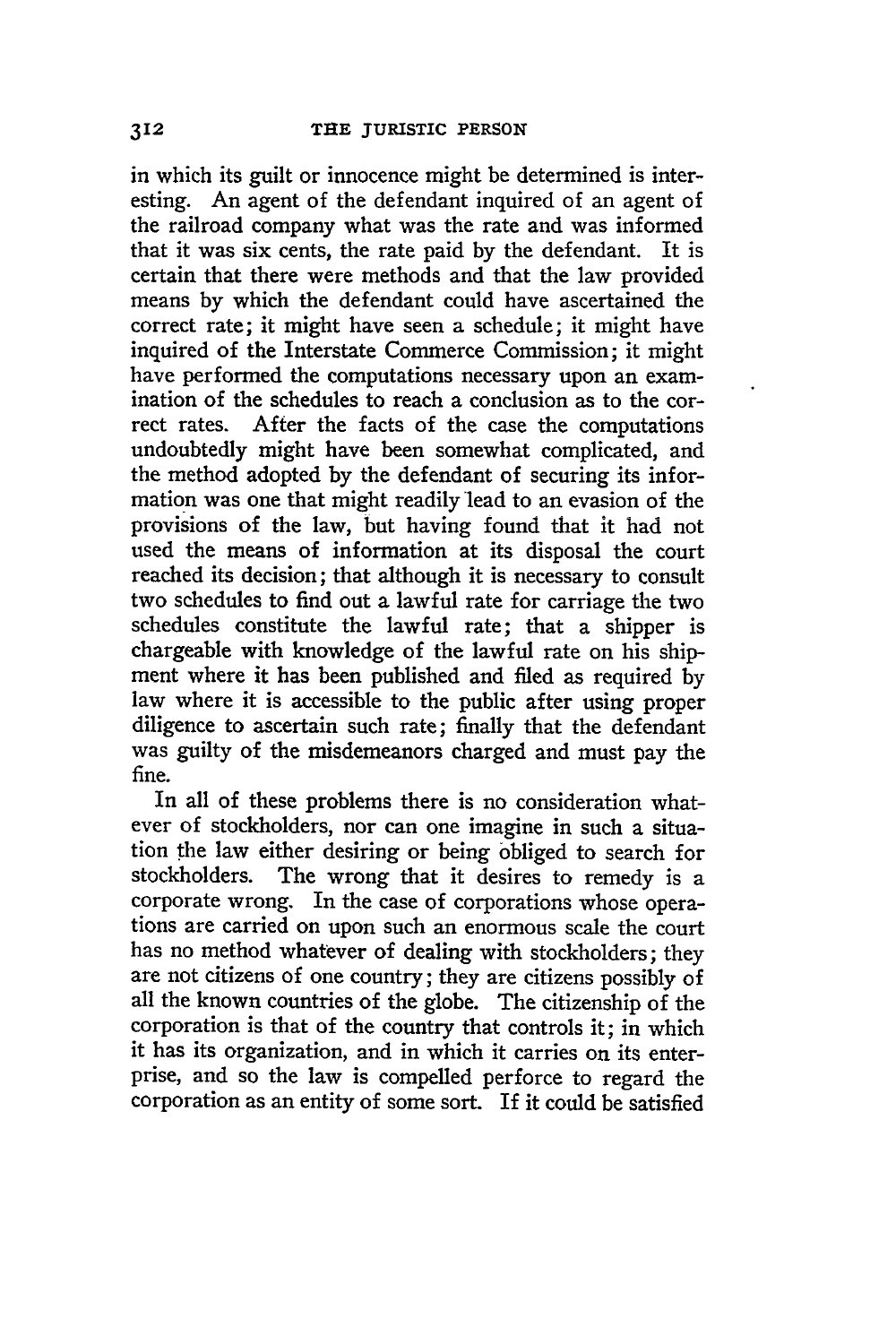with a fiction the fiction might be as convenient a method of disposing of the question as any other, but it is evident that a fiction is unequal to the demands made upon it.

It has been the endeavor in considering the conflicting views regarding the nature of the corporate enterprise to avoid a polemical attitude. The fiction theory none the less is a venerable and decrepit survival of an age that had but little use for a corporation. It afforded much amusement, and produced much sophistry from men who were deliberating gravely how many angels might balance themselves on the point of a needle. To them it came with a halo from the subsidiary common law of all mankind-from the Roman law. It speaks well for their dialectics that the fiction has survived until now. But the law has need now of something more than a plaything for dialectics. The great materializing tendency will now look straight through the theories-through the mist, at the people and the facts themselves. It will deal with the men concerned-it is not concerned with spirits. Like Omar, who, prayed to save the Alexandrian library, exclaimed, "Either the books agree with the Koran, or they do not. If they agree, the Koran is sufficient. If they do not, they are wrong. Let them be burnt," the law says, either the theory agrees with the facts or it does not—if it agrees, it is of little use—if it disagrees, it is of less use. And it has no theory. The law professes to regard the corporation as a fictitious person, and proceeds to fine it and convict it of misdemeanors. If in a desire to face the actual facts we seek to deal with stockholders and property, we find that we can never reach those facts.

This much at least should have become clear. The law must deal with the corporation as a right and duty bearing unit. It cannot avoid granting rights to a group of men to be exercised only while they are a group. And when it grants so much, it must exact corresponding duties. And it cannot go half way. The responsibility must include full responsibility for all acts civil and criminal. It should be recalled in this connection that an entire continent has made use of the conception of the juristic person for sixty years.